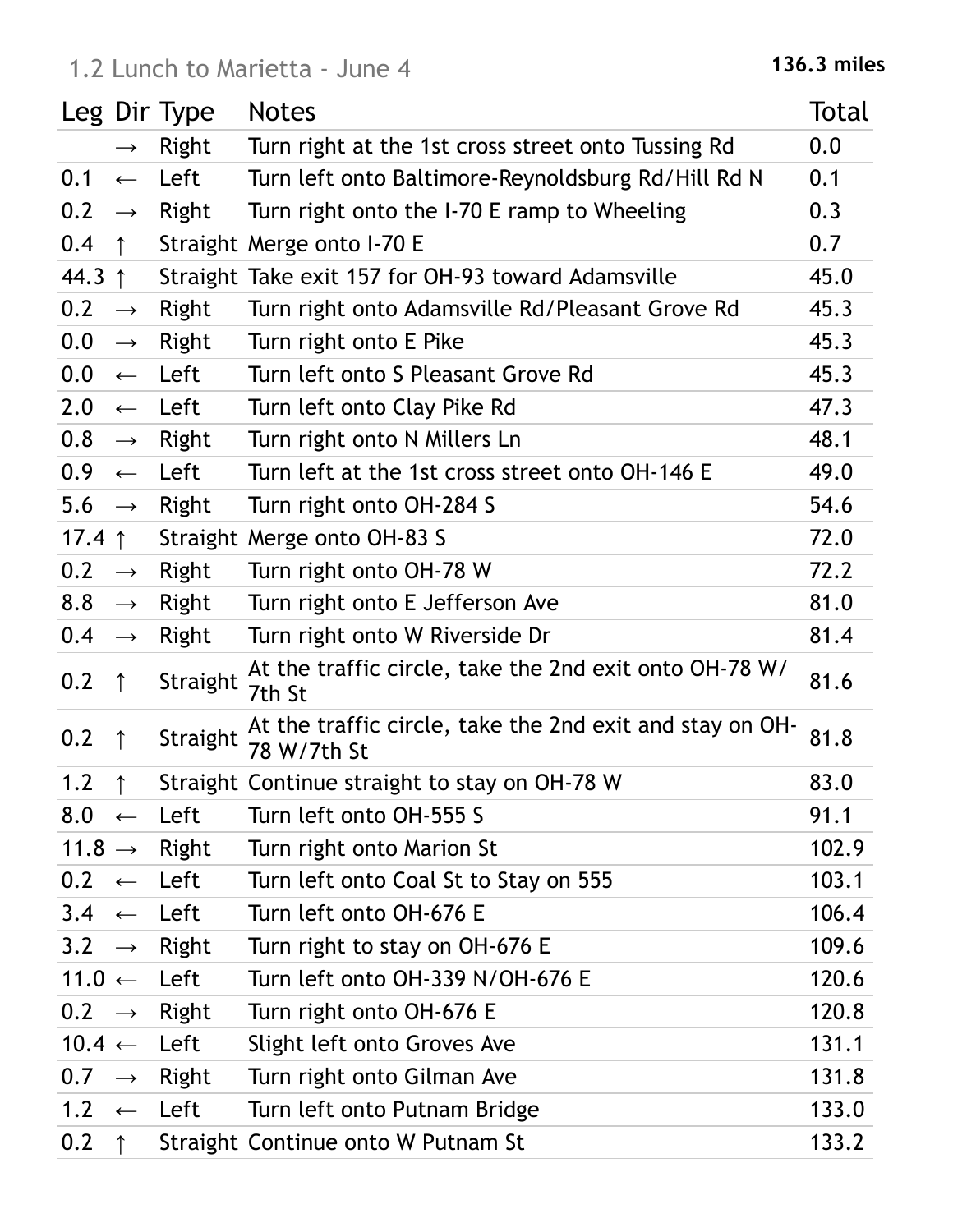|                       | Leg Dir Type            | <b>Notes</b>                                                     | Total |
|-----------------------|-------------------------|------------------------------------------------------------------|-------|
|                       | $0.2 \rightarrow$ Right | Turn right onto 3rd St/Ohio River Scenic Byway                   | 133.4 |
| $0.3 \leftarrow$ Left |                         | Turn left onto Greene St/Ohio River Scenic Byway                 | 133.8 |
| 1.2 $\uparrow$        | Straight                | Continue straight onto OH-7 N/Ohio River Scenic<br>Byway/Pike St | 134.9 |
| $0.7$ ↑               |                         | Straight Continue straight onto Ohio River Scenic Byway/Pike     | 135.6 |
| 0.4                   | $\leftarrow$ Left       | Turn left onto County House Ln                                   | 136.0 |
| $0.1 \leftarrow$ Left |                         | Turn left onto Cherry Tree Ln                                    | 136.0 |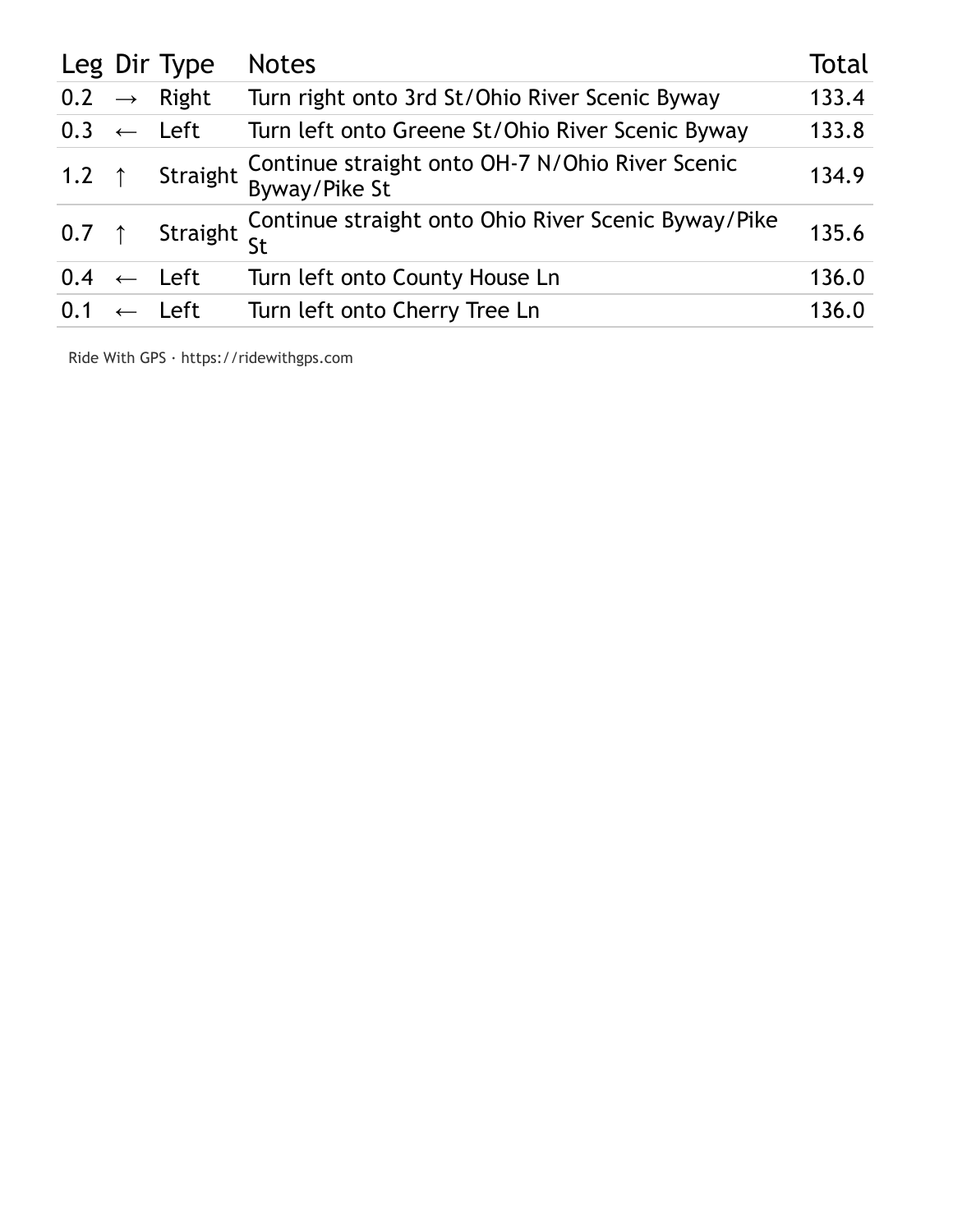| 2.1 Marietta to bio break/pickup lunch - June 5 | 45.6 miles |
|-------------------------------------------------|------------|
|-------------------------------------------------|------------|

| Leg  |               | Dir Type | <b>Notes</b>                    | Total |
|------|---------------|----------|---------------------------------|-------|
|      |               | Straight | Continue onto Mt Tom Rd         | 0.2   |
| 0.3  |               | Straight | Continue onto County House Ln   | 0.5   |
| 1.1  | $\rightarrow$ | Right    | Turn right onto OH-26 N         | 1.6   |
| 41.7 | $\leftarrow$  | Left     | Turn left onto OH-26 N/OH-800 N | 43.3  |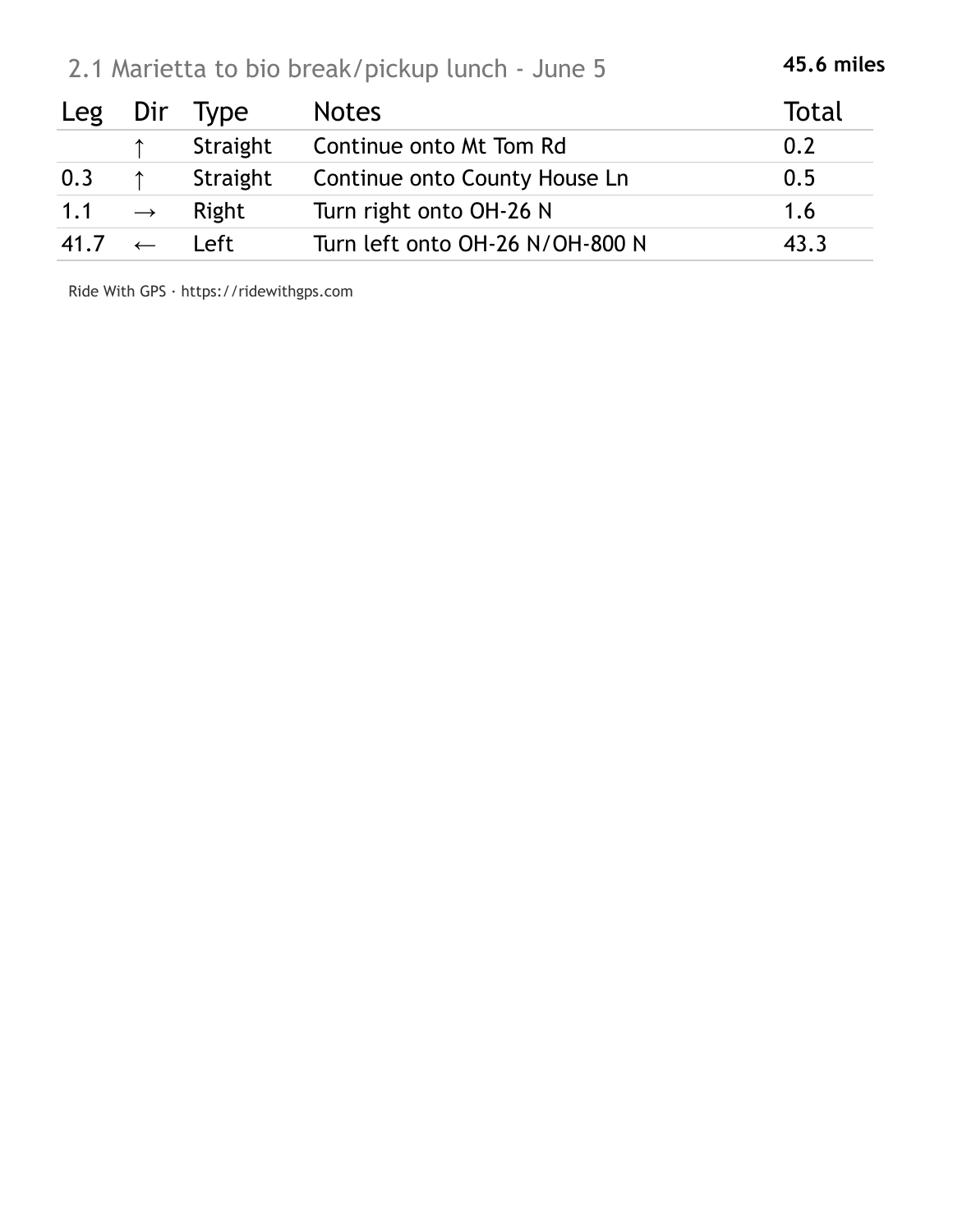## 2.2 - Break to Lunch - June 5 **20.2 miles**

| Leg  | Dir               | <b>Type</b> | <b>Notes</b>                      | Total |
|------|-------------------|-------------|-----------------------------------|-------|
|      |                   | Straight    | Continue onto W Court St          | 0.2   |
| 0.3  |                   | Straight    | Continue onto OH-78 E/Eastern Ave | 0.5   |
| 7.6  | $\longrightarrow$ | Right       | Turn right onto OH-536 S          | 8.1   |
| 1.6  | $\longrightarrow$ | Right       | Turn right to stay on OH-536 S    | 9.7   |
| 10.3 |                   | Straight    | Continue straight                 | 20.0  |
| 0.1  |                   | Left        | Turn left                         | 20.1  |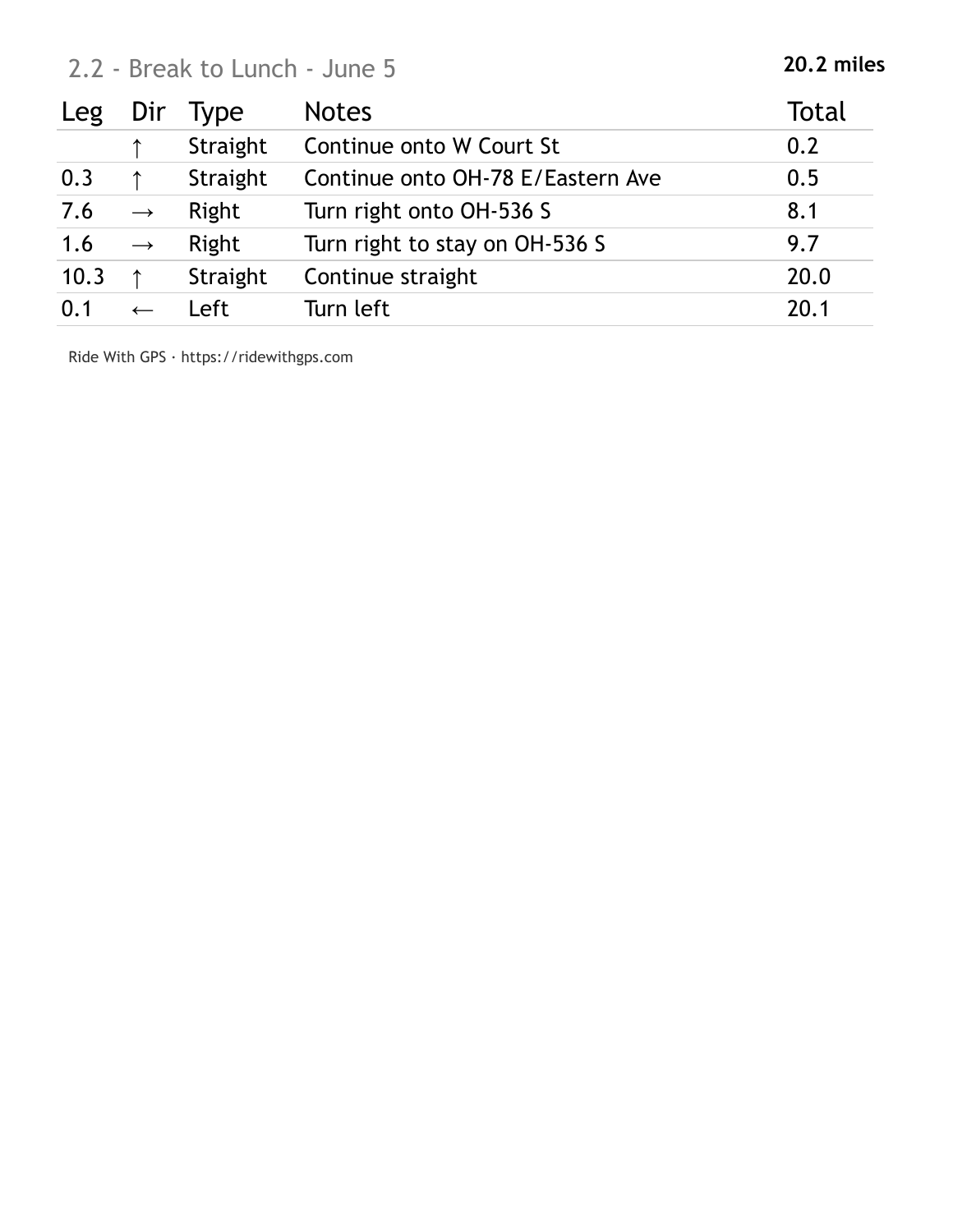### 2 **68.8 miles** .3 Alternatives - June 5

| Leg  | Dir               | Type     | <b>Notes</b>                     | <b>Total</b> |
|------|-------------------|----------|----------------------------------|--------------|
|      | $\leftarrow$      | Left     | Turn left onto OH-7 S            | 0.1          |
| 4.7  | $\longrightarrow$ | Right    | Turn right onto OH-255 W         | 4.9          |
| 18.1 | $\rightarrow$     | Right    | Turn right onto OH-800 N         | 22.9         |
| 0.9  | $\leftarrow$      | Left     | Turn left onto OH-26 S           | 23.8         |
| 9.0  | $\longrightarrow$ | Right    | Turn right onto OH-537 W         | 32.8         |
| 5.0  | $\leftarrow$      | Left     | Turn left onto OH-260 S          | 37.8         |
| 1.2  | $\leftarrow$      | Left     | Turn left to stay on OH-260 S    | 39.0         |
| 5.3  | $\longrightarrow$ | Right    | Turn right onto OH-26 S/OH-260 S | 44.3         |
| 22.7 | $\leftarrow$      | Left     | Turn left onto County House Ln   | 67.0         |
| 1.1  |                   | Straight | Continue onto Mt Tom Rd          | 68.1         |
| 0.3  |                   | Straight | Continue onto County House Ln    | 68.4         |
| 0.2  | $\rightarrow$     | Right    | Turn right onto Cherry Tree Ln   | 68.6         |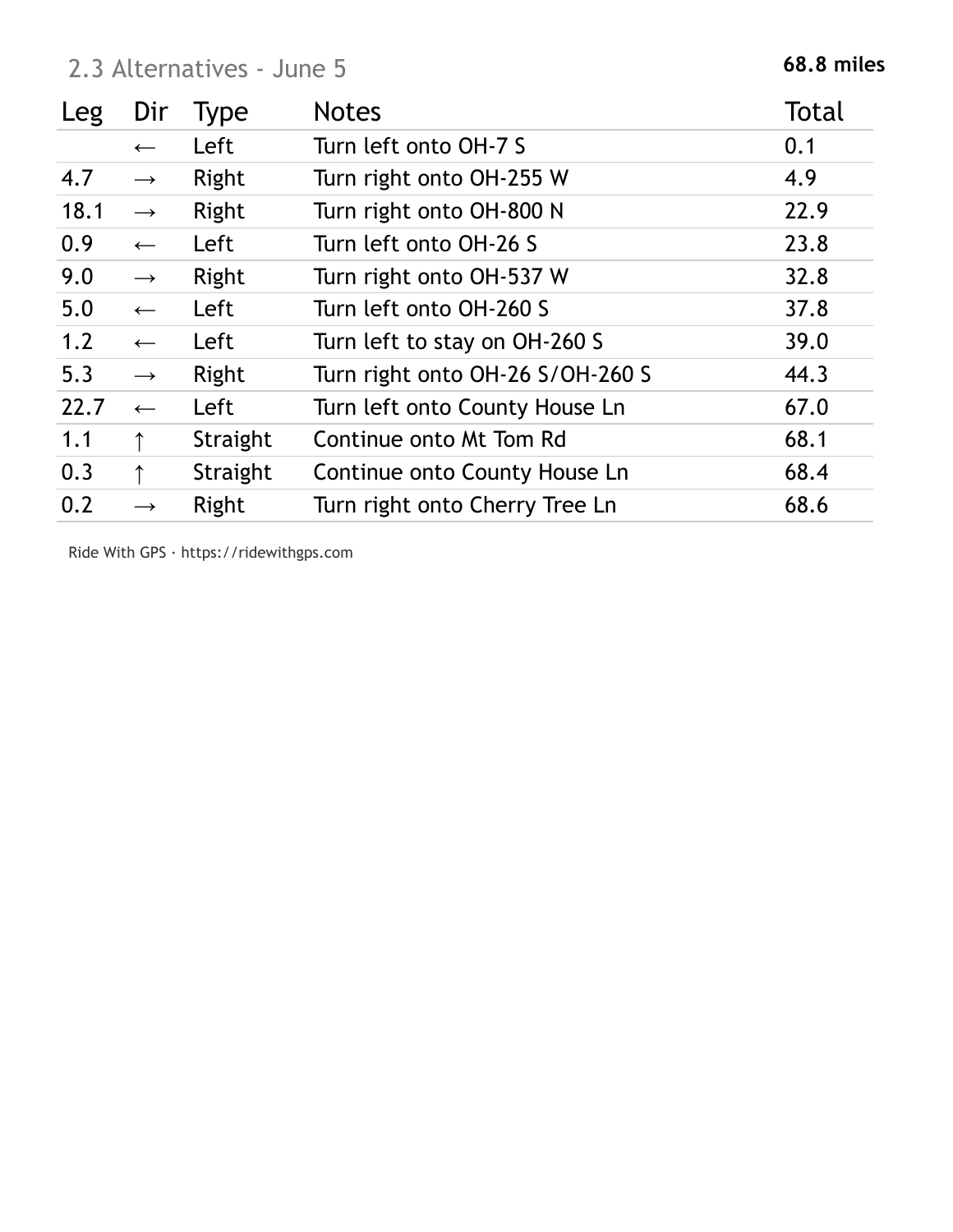|                    |              | Leg Dir Type           | <b>Notes</b>                                                                                                                                 | Total |
|--------------------|--------------|------------------------|----------------------------------------------------------------------------------------------------------------------------------------------|-------|
|                    | $\leftarrow$ | Left                   | Turn left onto Ohio River Scenic Byway/Pike St                                                                                               | 0.0   |
|                    |              | $1.0 \leftarrow$ Left  | Turn left onto the I-77 S ramp to Parkersburg                                                                                                | 1.0   |
| 0.3                | $\uparrow$   |                        | Straight Merge onto I-77 S                                                                                                                   | 1.3   |
| 10.5 $\uparrow$    |              |                        | Straight Take exit 176                                                                                                                       | 11.8  |
| $0.4 \rightarrow$  |              | Right                  | Keep right at the fork, follow signs for Downtown/<br>Athens OH                                                                              | 12.2  |
| 0.1                |              |                        | Straight Merge onto US-50 W/Northwestern Turnpike                                                                                            | 12.3  |
|                    |              | $10.2 \leftarrow$ Left | Keep left at the fork, follow signs for US-50 W/OH-32<br>W/OH-7 S/Athens/Pomeroy and merge onto OH-32 W/<br>OH-7 S/US-50 W                   | 22.4  |
| $3.4 \rightarrow$  |              | Right                  | Turn right onto OH-555 N                                                                                                                     | 25.9  |
| 22.7 $\rightarrow$ |              | Right                  | Turn right onto High St, Triple Nickel Diner straight<br>ahead. Parking is limited, there's some east of the<br>diner in the Post Office lot | 48.5  |